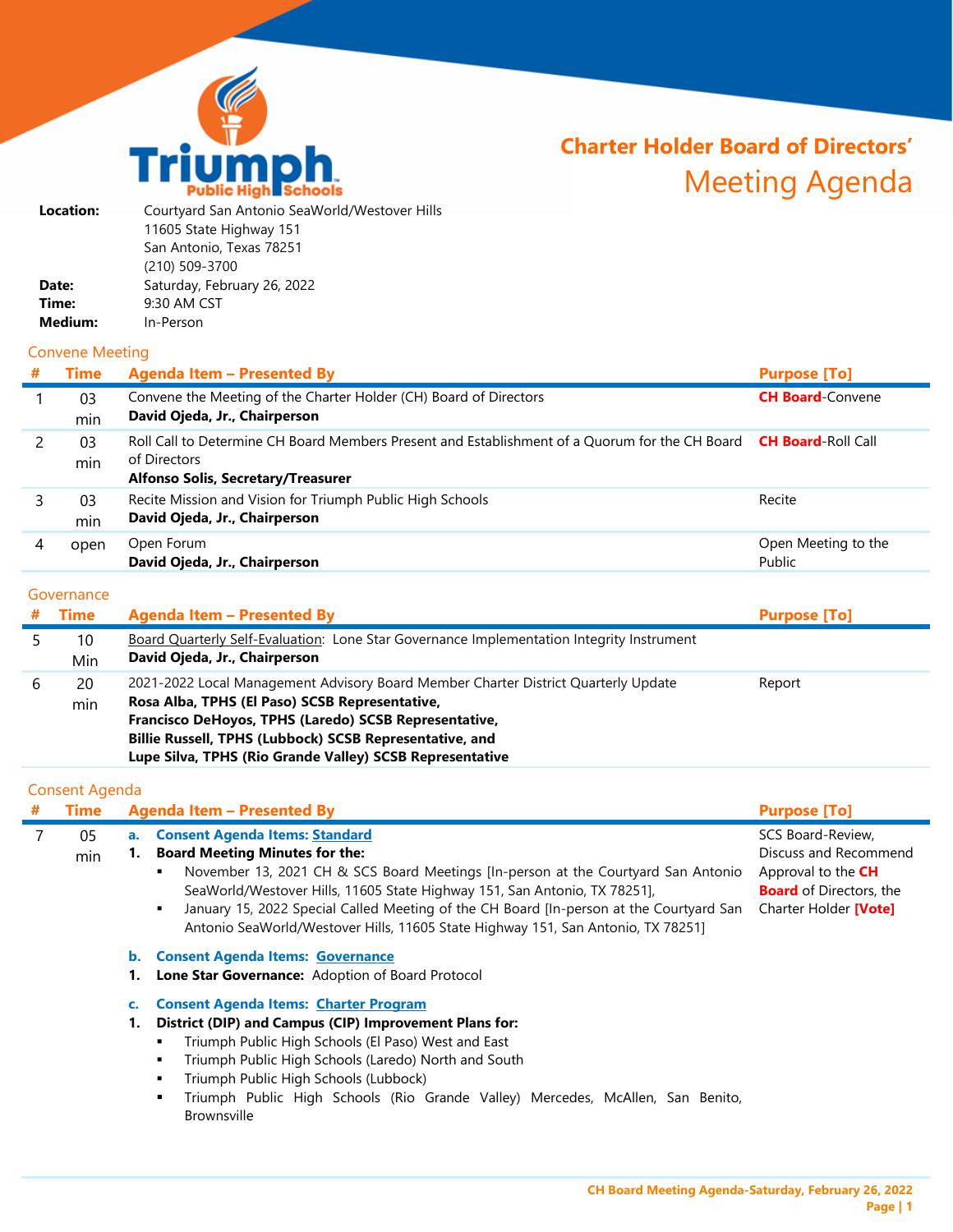#### **d. Consent Agenda Items: Finance and Budget**

#### **1. Budgetary Transactions**

- Ratification of November 1, 2021 through January 31, 2022 Contracts
- Quarterly Vendor/Check Payment List
- **Statements of Financial Position**
- Statements of Activities
- **2. Quarterly Budget vs. Actual Status Report per Charter District as of January 31, 2022:**
	- **Triumph Public High Schools (El Paso)**
	- **Triumph Public High Schools (Laredo)**
	- **Triumph Public High Schools (Lubbock)**
	- Triumph Public High Schools (Rio Grande Valley)
- **3. Projected 2022 Charter Financial Integrity Rating System of Texas (FIRST) Ratings Based on 2021 Consolidated Financial Audit Report for:**
	- **Triumph Public High Schools (El Paso)**
	- **Triumph Public High Schools (Laredo)**
	- **Triumph Public High Schools (Lubbock)**
	- Triumph Public High Schools (Rio Grande Valley)
- **4. Board Resolution for One-Time Vaccination Stipend and Staff Stipend Plan for:**
	- **Triumph Public High Schools (El Paso)**
	- **Triumph Public High Schools (Laredo)**
	- **Triumph Public High Schools (Lubbock)**
	- **Triumph Public High Schools (Rio Grande Valley)**

#### Charter Program-Student Outcomes

| # | <b>Time</b> | Agenda Item - Presented By                                                                                                                                                                                                                                                                                                                                                                                                                                                                                                                                                                                                          | <b>Purpose [To]</b> |
|---|-------------|-------------------------------------------------------------------------------------------------------------------------------------------------------------------------------------------------------------------------------------------------------------------------------------------------------------------------------------------------------------------------------------------------------------------------------------------------------------------------------------------------------------------------------------------------------------------------------------------------------------------------------------|---------------------|
| 8 | 05<br>min   | Notification of Final 2020-2021 Texas Academic Performance Report (TAPR) for:<br>Triumph Public High Schools (El Paso) West and East<br>Triumph Public High Schools (Laredo) North and South<br>٠<br>Triumph Public High Schools (Lubbock)<br>٠<br>Triumph Public High Schools (Rio Grande Valley) Mercedes, McAllen, San Benito, Brownsville<br>٠<br><b>Frances Berrones-Johnson, Superintendent</b><br>M. Scott Carothers, Instructional Officer                                                                                                                                                                                  | Report              |
| 9 | 30<br>min   | Board Third Quarterly Monitoring Report: Review and Update of Board Adopted Goal Progress<br>Measures (GPMs) Aligned to Board Adopted Student Outcome Goals in College, Career, and Military<br>Readiness (CCMR) as per HB3 (TEC), Sections 11.185 and 11.186:<br>Triumph Public High Schools (El Paso) West and East<br>Triumph Public High Schools (Laredo) North and South<br>٠<br>Triumph Public High Schools (Lubbock)<br>٠<br>Triumph Public High Schools (Rio Grande Valley) Mercedes, McAllen, San Benito, Brownsville<br>٠<br>Frances Berrones-Johnson, Superintendent<br><b>M. Scott Carothers, Instructional Officer</b> | Report              |

#### Finance and Budget

| #  | <b>Time</b> | <b>Agenda Item - Presented By</b>                                                                                                                                                                                                                                                                                                                                                                                                                                                                                                                                                                                                                 | <b>Purpose [To]</b>                                                                                                         |
|----|-------------|---------------------------------------------------------------------------------------------------------------------------------------------------------------------------------------------------------------------------------------------------------------------------------------------------------------------------------------------------------------------------------------------------------------------------------------------------------------------------------------------------------------------------------------------------------------------------------------------------------------------------------------------------|-----------------------------------------------------------------------------------------------------------------------------|
| 10 | 10<br>min   | Propose Engagement with EPIC (Edgewood Partners Insurance Center) as Our Exclusive Insurance<br>Broker with Respect to Our Commercial Insurance Program, Employee Benefits Health & Welfare<br>Program and Human Resources/Risk Management Consultant Services:<br>Triumph Public High Schools (El Paso)<br>п<br>Triumph Public High Schools (Laredo)<br>п<br>Triumph Public High Schools (Lubbock)<br>$\blacksquare$<br>Triumph Public High Schools (Rio Grande Valley)<br>п<br><b>Frances Berrones-Johnson, Superintendent</b><br>Samantha Gonzales, Human Resources Coordinator<br>Joffrey Clark, Principal and Charter School Practice Leader | SCS Board-Review,<br>Discuss and Recommend<br>Approval to the CH<br><b>Board</b> of Directors, the<br>Charter Holder [Vote] |
|    |             | <b>Policy and Procedures Updates</b>                                                                                                                                                                                                                                                                                                                                                                                                                                                                                                                                                                                                              |                                                                                                                             |
| #  | Time        | <b>Agenda Item - Presented By</b>                                                                                                                                                                                                                                                                                                                                                                                                                                                                                                                                                                                                                 | <b>Purpose [To]</b>                                                                                                         |
| 11 | 10          | School Law: Legislative Updates                                                                                                                                                                                                                                                                                                                                                                                                                                                                                                                                                                                                                   | Report                                                                                                                      |
|    | min         | <b>Frances Berrones-Johnson, Superintendent</b>                                                                                                                                                                                                                                                                                                                                                                                                                                                                                                                                                                                                   |                                                                                                                             |
|    |             | <b>SLH&amp;A, Legal Counsel</b>                                                                                                                                                                                                                                                                                                                                                                                                                                                                                                                                                                                                                   |                                                                                                                             |